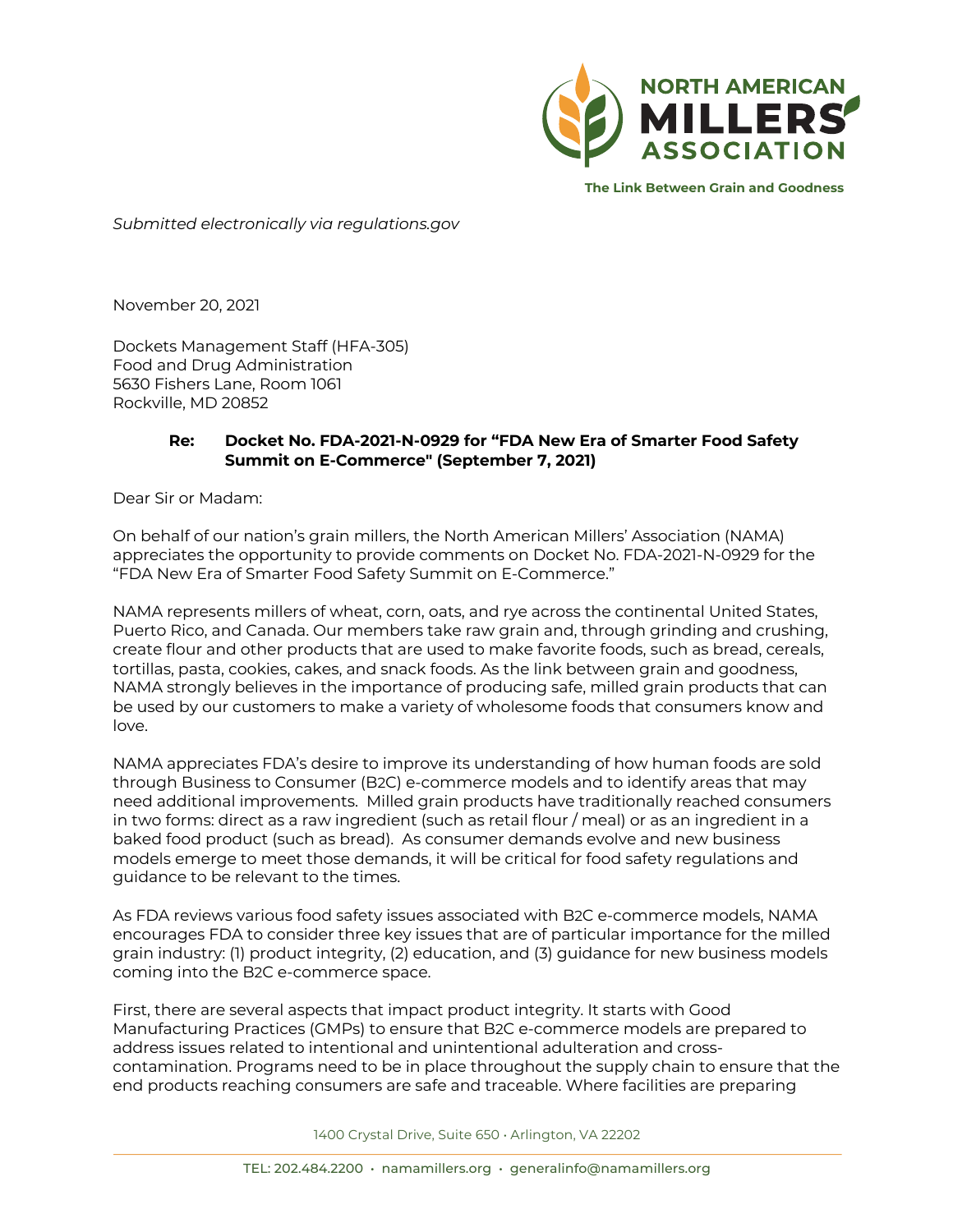foods or repackaging ingredients, it is critical that GMPs are in place to ensure proper sanitation and handling of ingredients and food. Additionally, it is important to maintain traceability of repackaged products. In many cases, we have found that repackaged ingredients do not carry forward traceback identifiers that allow for the proper traceability during a food safety event.

Examples of this include a meal-kit containing flour that was repackaged to be used as an ingredient, or a B2C entity that breaks down a commercial size bag of flour into smaller individual packages for resale with limited to no labeling. In both scenarios, additional visibility is needed to ensure overall product integrity as well as the traceability of the product. Relatedly, the use of tamper-evident packaging may be warranted when the product will be out of the direct control of the shipper for extended periods of time (either on primary packaging, secondary packaging, or both). Finally, product safety during transportation is also important. Although our products are shelf-stable and do not require temperature control, proper consideration should be given to issues like how packages may interact in the shipping box. For example, raw ground beef needs to be packaged to ensure it does not leak or affect a ready-to-eat ingredient.

Second, education efforts should be made to focus on proper handling of food and food ingredients from the production facility to the consumer. As mentioned earlier, repackaged ingredients and food products often lose the label information provided by the original manufacturer. For example, retail flour packaging includes language alerting consumers that flour is a raw ingredient and should be properly cooked before consuming. Passing forward this label information to the consumer is important for reducing food safety risks. In the case of meal-kits, incorporating proper handling information into the recipe would be one way to provide proper handling information to the consumer. FDA should not mandate a one-sizefits-all approach, but rather should ensure education efforts include repackaging operations so that they understand the importance of passing along food safety label information to consumers. Relatedly, consumer education may be needed on matters like product acceptance, so that consumers understand that they should read such use directions, check products on-hand if they become aware of a recall, and not use or accept products that may have been affected through tampering (e.g., if tamper-evident packaging is not intact).

Third, as new business models form to meet consumer demand, it will be important for FDA to develop and provide them with easy-to-understand guidance and other resources that explain their food safety responsibilities. The legal framework in this area can be complicated and many new entrants to this space are not familiar with issues like the Food Code, FDA facility registration, cGMPs, and FSMA. Businesses that are new to the food industry through non-traditional channels may not always have awareness of federal and state regulations, let alone the food safety risks associated with food preparation and repackaging. It is essential that FDA develop a thoughtful approach that ensures food safety, product integrity, and consumer confidence, while also encouraging business growth and new innovative ways to serve the consumer. Practical approachable guidance developed specifically for the B2C audience could go a long way toward achieving these goals.

1400 Crystal Drive, Suite 650 • Arlington, VA 22202